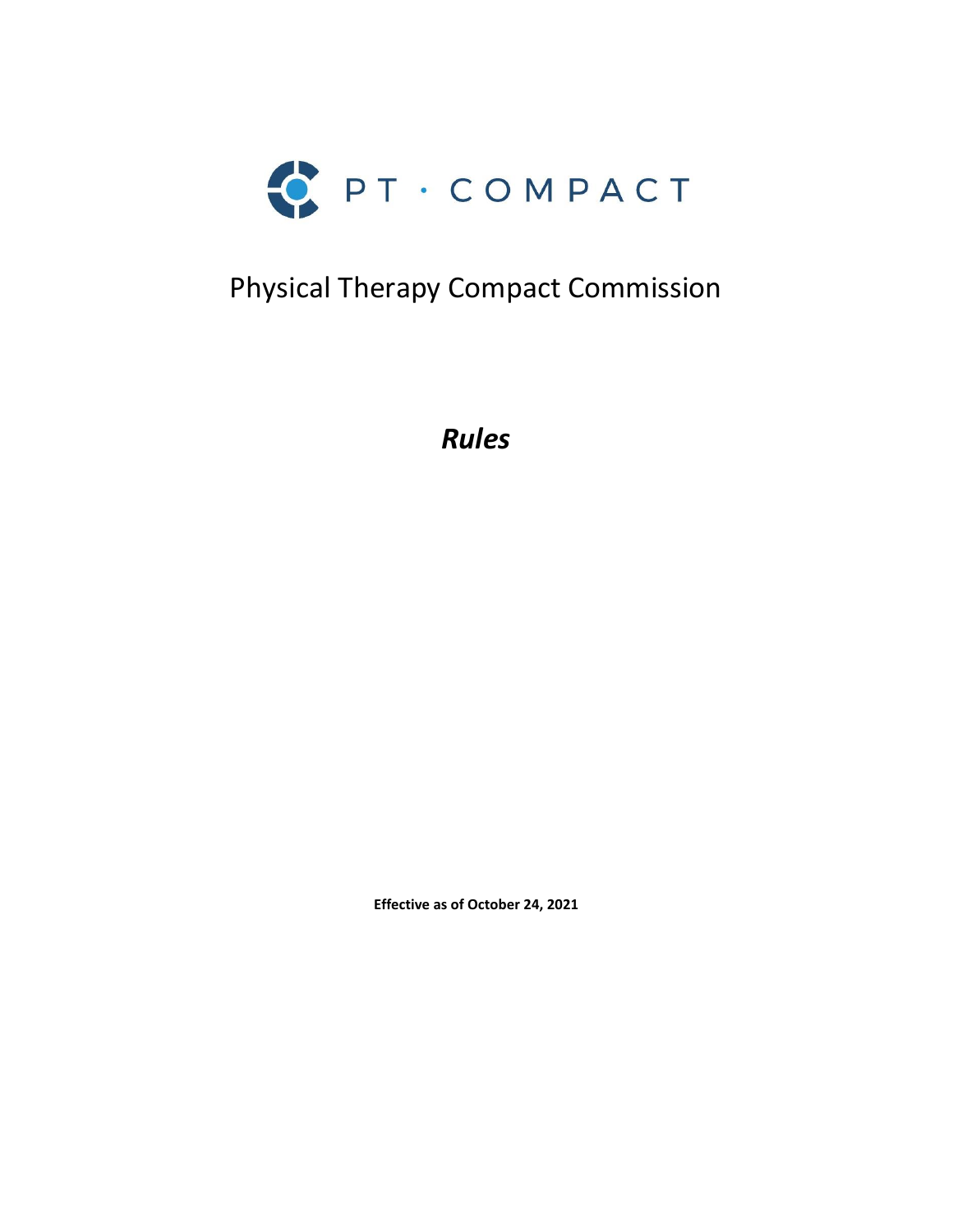# **Physical Therapy Compact Commission**

Rules Effective October 24, 2021

## **Table of Contents**

# **Contents**

| Chapter 3 – Compact Privilege Eligibility, Adverse Actions, and Encumbrances 3        |
|---------------------------------------------------------------------------------------|
|                                                                                       |
| Rule 3.2 - Self-Reporting of an Encumbrance or Adverse Action on a License  3         |
| Rule 3.3 – Eligibility for Compact Privilege after an Adverse Action or Encumbrance 3 |
|                                                                                       |
|                                                                                       |
|                                                                                       |
|                                                                                       |
|                                                                                       |
|                                                                                       |
|                                                                                       |
|                                                                                       |
|                                                                                       |
|                                                                                       |
|                                                                                       |
|                                                                                       |
|                                                                                       |
|                                                                                       |
|                                                                                       |
|                                                                                       |
|                                                                                       |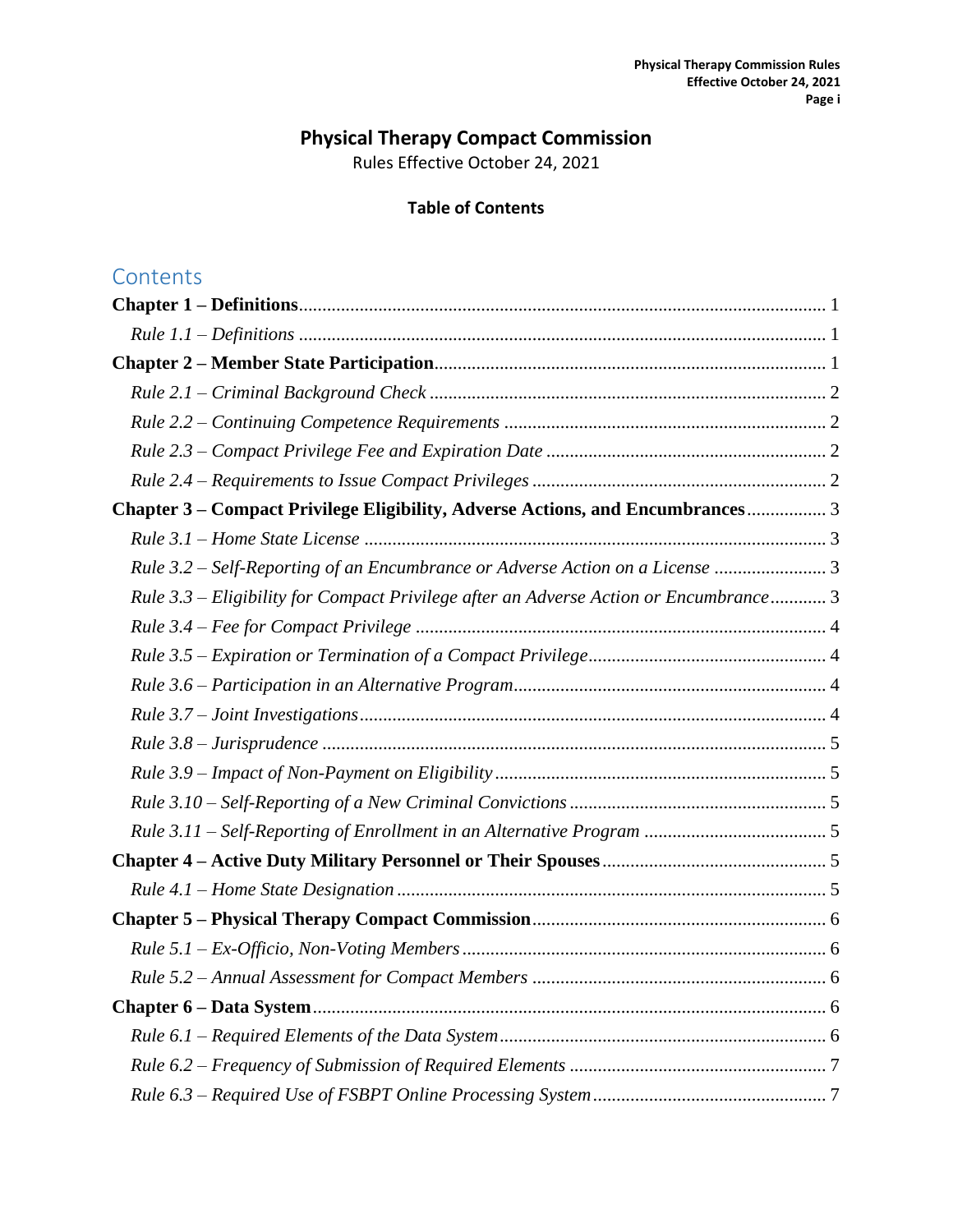| Rule 6.4 - Frequency of Reporting Adverse Actions and Non-Disciplinary Encumbrances  8 |  |
|----------------------------------------------------------------------------------------|--|
|                                                                                        |  |
|                                                                                        |  |
|                                                                                        |  |
|                                                                                        |  |
|                                                                                        |  |
|                                                                                        |  |
|                                                                                        |  |
|                                                                                        |  |
|                                                                                        |  |
|                                                                                        |  |
| Rule 8.2 – Dispute Resolution Process – Informal, Mediation and Arbitration 11         |  |
|                                                                                        |  |
|                                                                                        |  |
|                                                                                        |  |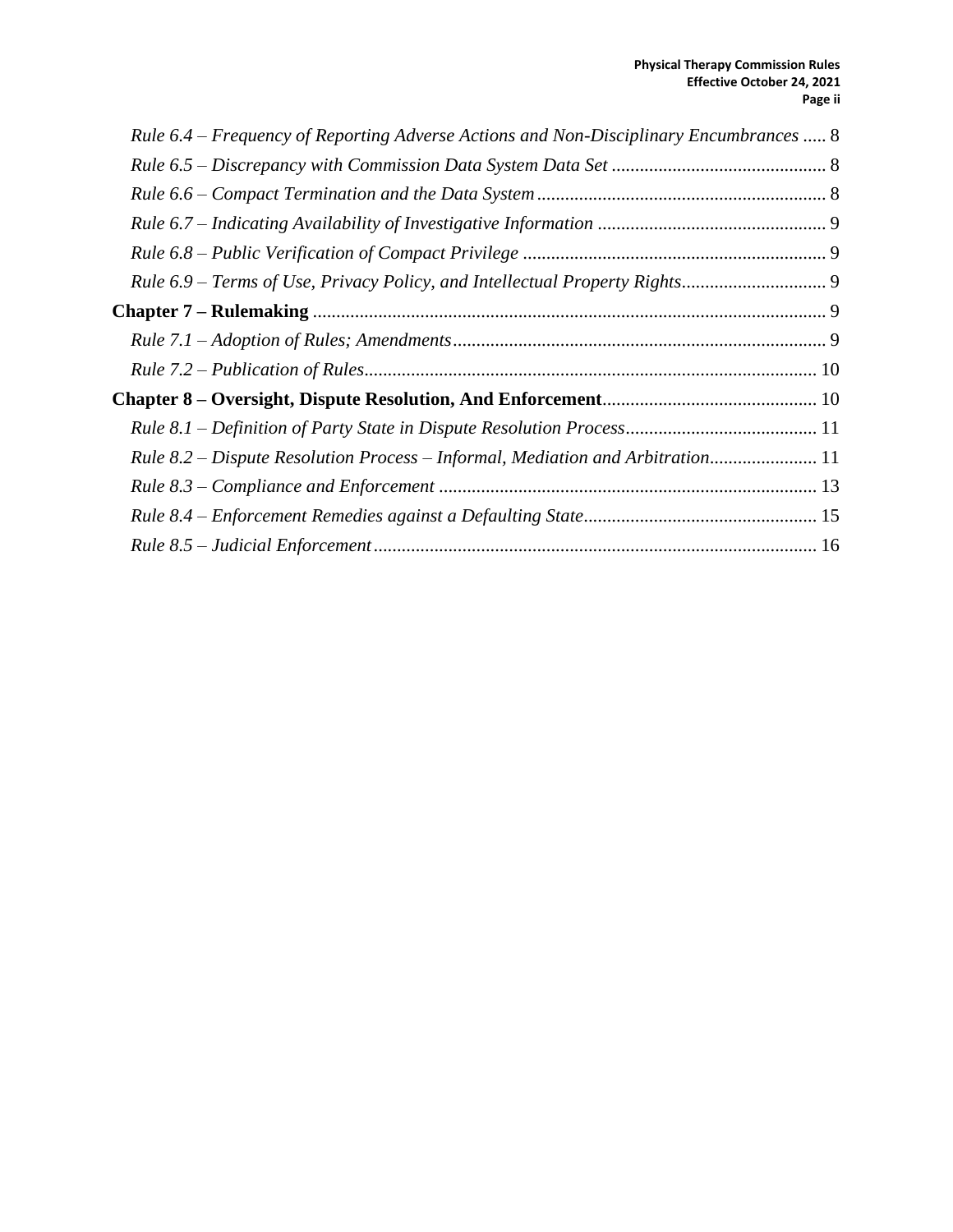### <span id="page-3-0"></span>**Chapter 1 – Definitions**

### <span id="page-3-1"></span>*Rule 1.1 – Definitions*

For the purpose of the rules adopted by the Physical Therapy Compact Commission, the following definitions shall apply:

- (A) "Adverse action" means a publicly available disciplinary action taken against a license or compact privilege by a Licensing Board. Adverse action does not include non-disciplinary remediation required by the Licensing Board.
- (B) "Alternative program" means any non-disciplinary monitoring program intended to remediate the licensee that is not a matter of public record and to which a Licensing Board refers a licensee, or of which the Licensing Board is aware of the licensee's participation.
- (C) "Applying for a license" means the individual has submitted an application for licensure to the Licensing Board or requested that the Federation of State Boards of Physical Therapy transfer the individual's National Physical Therapy Examination score to the Licensing Board.
- (D) "Commission" means the Physical Therapy Compact Commission.
- (E) "Compact" or "Physical Therapy Compact" means the Physical Therapy Licensure Compact.
- (F) "Compact Administrator" shall be synonymous with "executive director" referenced in Section 7.G. of the Compact.
- (G) "Denied" means a decision of a licensing board to refuse to issue, reinstate, or renew a physical therapist or physical therapist assistant license that is reported to the National Practitioner Data Bank (NPDB).
- (H) "Encumbrance" means any action taken by the Licensing Board that limits the practice or work of the physical therapist or physical therapist assistant. An encumbrance may be disciplinary or non-disciplinary in nature.
- (I) "FSBPT ID" means the identification number assigned by the Federation of State Boards of Physical Therapy to all individuals in the Exam, Licensure, and Disciplinary Database.
- (J) "Home state" means a person's true, fixed, and permanent home and is the place where the person intends to remain indefinitely, and to which the person expects to return if absent without intending to establish a new domicile elsewhere.
- (K) "License" means the authorization from the state to practice as a physical therapist or to work as a physical therapist assistant. For purposes of the Compact, a certification for a physical therapist assistant is synonymous with "license."
- (L) "Licensing Board" means the agency of a state that is responsible for the licensing and regulation of physical therapists and physical therapist assistants.
- (M) "Member state" means a state that has enacted the Compact.
- (N) "Non-member state" means a state that has not enacted the Compact.
- (O) "Party state" means any member state where the individual currently holds, or has ever held a physical therapist or physical therapist assistant license or compact privilege or is applying for a license or compact privilege.
- (P) "Recognized National Exam" as referenced in Section 3.A.6 of the Compact means the National Physical Therapy Examination (NPTE).
- (Q) "State" means any state, commonwealth, district, or territory of the United States of America that regulates the practice of physical therapy.

#### **Effective: 10/25/20 Rule Amplifies: Section 2 of the Compact Prior Effective Dates: 11/5/17; 10/28/18; 10/27/19**

### <span id="page-3-2"></span>**Chapter 2 – Member State Participation**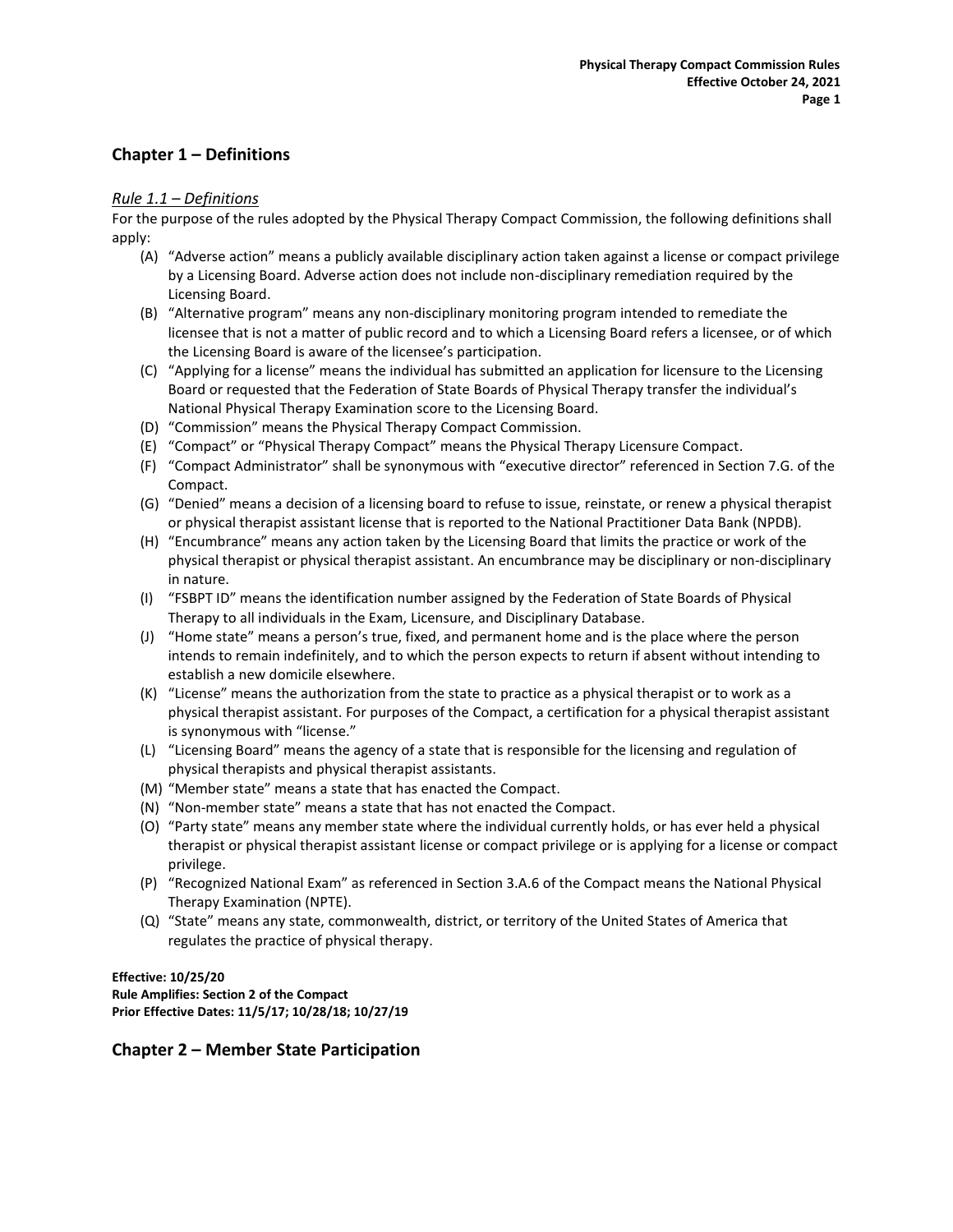### <span id="page-4-0"></span>*Rule 2.1 – Criminal Background Check*

- (A) To avoid default, member states must have completed all required processes, requirements, and applications necessary to request the ability to receive the results of the Federal Bureau of Investigation (FBI) record search on criminal background checks, as required by the Compact.
- (B) Results of the criminal background check shall be reviewed solely by the member state in accordance with state law and shall not be shared, unless otherwise permitted under state law, with individuals, other member states, or the Commission.
- (C) A member state cannot participate in issuing compact privileges until such member state has completed the requirements to fully implement the FBI Criminal Background Check requirement established in Section 3 of the Compact.

As used in Section 3.A.4 of the Compact, full implementation of the FBI Criminal Background Check requirement means that the member state's licensing board is using the results of the FBI record search on criminal background checks in making licensure decisions for all applicants seeking an initial license to practice as a physical therapist or work as a physical therapist assistant in the member state.

(D) Due to editorial reclassification, the reference to 42 U.S.C §14616 in Section 3.B. of the Compact actually refers to 34 U.S.C. §40316.

### **Effective: 10/28/18 Rule Amplifies: Section 3 of the Compact Prior Effective Dates: 11/5/17; 6/5/18**

### <span id="page-4-1"></span>*Rule 2.2 – Continuing Competence Requirements*

- (A) Member states must require continuing competence for renewal of a license for both the physical therapist and the physical therapist assistant.
- (B) Continuing education meets the requirement for continuing competence for renewal of a license.

#### **Effective: 11/5/17 Rule Amplifies: Section 3 of the Compact Prior Effective Dates: None**

### <span id="page-4-2"></span>*Rule 2.3 – Compact Privilege Fee and Expiration Date*

Any compact privilege held by the individual shall expire on the same date as the individual's home state license. The fee paid to the member state for a compact privilege shall cover the period of time the individual has remaining on the home state license.

### **Effective: 11/5/17 Rule Amplifies: Section 3 of the Compact Prior Effective Dates: None**

### <span id="page-4-3"></span>*Rule 2.4 – Requirements to Issue Compact Privileges*

A member state cannot participate in issuing compact privileges until such member state has completed all the following requirements:

- (A) Fully implement the FBI Criminal Background Check requirement established in Rule 2.1.
- (B) Require continuing competence for renewal for physical therapists and physical therapist assistants.
- (C) Fully implement the requirements of Rule 6.1.

**Effective: 10/28/18 Rule Amplifies: Section 3 of the Compact**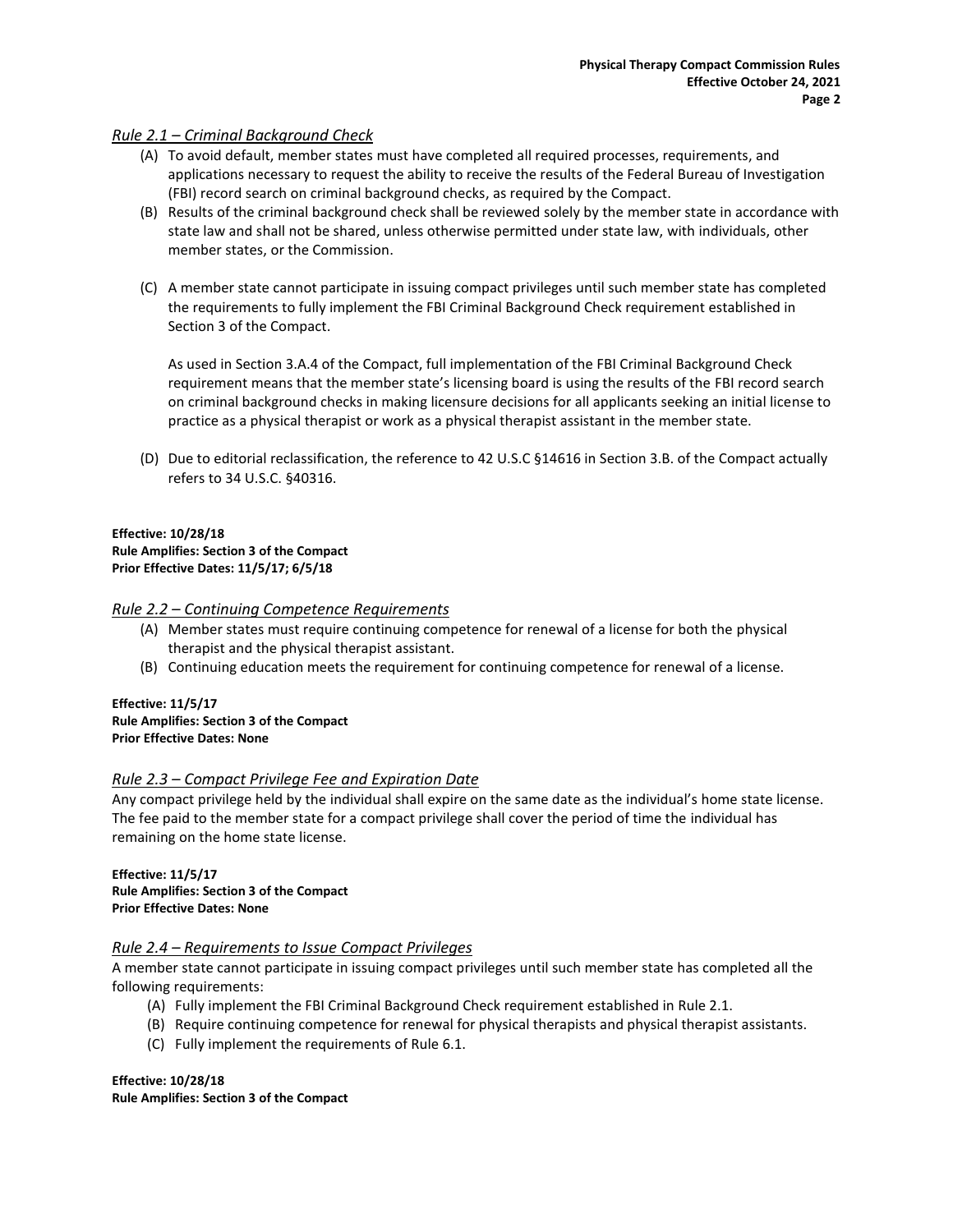### <span id="page-5-0"></span>**Prior Effective Dates: None**

### **Chapter 3 – Compact Privilege Eligibility, Adverse Actions, and Encumbrances**

### <span id="page-5-1"></span>*Rule 3.1 – Home State License*

- (A) Compact privilege holders may be audited at any time by the Commission to verify compliance with home state residency requirements.
- (B) An individual holding a temporary permit, temporary license, or temporary authorization to practice shall not be eligible for a Compact Privilege.
- (C) In addition to complying with reporting name and address change as required by the home state, compact privilege holders must also notify the Commission of a change of name and/or home state address within thirty (30) business days of the change.
- (D) Member states may require compact privilege holders to notify the licensing board of the physical location(s) where the individual is providing physical therapy services within that remote state.

#### **Effective: 10/28/18 Rule Amplifies: Section 4 of the Compact Prior Effective Dates: 11/5/17**

### <span id="page-5-2"></span>*Rule 3.2 – Self-Reporting of an Encumbrance or Adverse Action on a License*

A compact privilege holder must report to the Commission any encumbrance or adverse action placed upon any physical therapist or physical therapist assistant license held by the compact privilege holder in a non-member state within thirty (30) business days of the effective date.

### **Effective: 10/28/18 Rule Amplifies: Section 4 of the Compact Prior Effective Dates: 11/5/17**

### <span id="page-5-3"></span>*Rule 3.3 – Eligibility for Compact Privilege after an Adverse Action or Encumbrance*

- (A) An individual immediately loses any and all compact privilege(s) upon the effective date of either of the following actions taken by a Licensing Board:
	- (1) Adverse action taken against a license or compact privilege; or
	- (2) Encumbrance placed upon the individual's license or compact privilege.
- (B) Following an adverse action or encumbrance, an individual regains eligibility for compact privilege(s):
	- (1) Immediately after the removal of all non-disciplinary encumbrance(s), provided there are no current adverse actions against the license or compact privilege; or
	- (2) Two (2) years from the effective date of the adverse action as specified in the Board Order.
		- a. If the timeframe imposed by the Licensing Board is greater than two years, the individual will not regain eligibility until the greater timeframe has elapsed; or
		- b. If the timeframe when all disciplinary encumbrances have passed and all fines are paid is greater than two (2) years, the individual will not regain eligibility until that timeframe has elapsed.
- (C) The two (2) year waiting period is from the effective date of the most recent adverse action and restarts if subsequent adverse action is taken by a Licensing Board.
- (D) If a remote state removes an individual's compact privilege in the remote state for a period of more than two years, the individual remains subject to the removal even if the individual does not renew the compact privilege.
- (E) If an individual's license is revoked, the individual is deemed to have an encumbrance until the revoked license is reinstated/restored without restrictions, conditions or terms.
- (F) If an individual is denied a license, as defined in Rule 1.1, the individual is deemed to have an encumbrance until the license is approved without restrictions, conditions, or terms.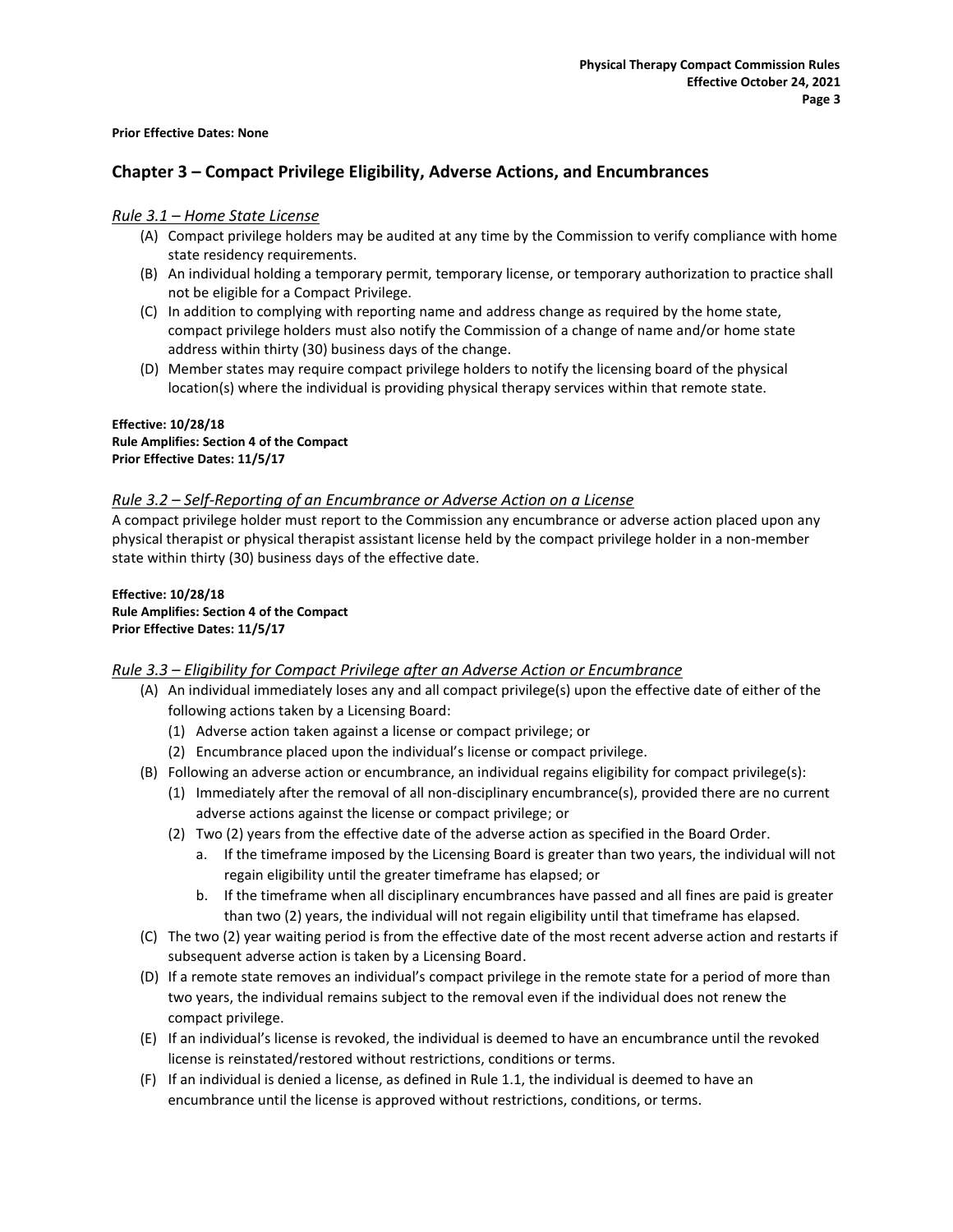(G) As used in Section 4.D. of the Compact, the word "removed" does not mean lapsed or voluntarily not renewed.

#### **Effective: 10/27/19 Rule Amplifies: Section 4 of the Compact Prior Effective Dates: 11/5/17; 10/28/18**

### <span id="page-6-0"></span>*Rule 3.4 – Fee for Compact Privilege*

- (A) The Commission shall charge a fee for the purchase of each compact privilege. This fee shall be in addition to any state fee that the member board may charge.
- (B) The Commission's compact privilege fee shall be posted on the Commission's website [\(http://www.ptcompact.org\)](http://www.ptcompact.org/).
- (C) The Commission shall give thirty (30) days' notice before modifying its compact privilege fee by posting notice of the new fee on the Commission's website.

### **Effective: 11/5/17 Rule Amplifies: Section 4 of the Compact Prior Effective Dates: None**

### <span id="page-6-1"></span>*Rule 3.5 – Expiration or Termination of a Compact Privilege*

- (A) All compact privileges shall expire on the actual expiration date of the home state license even if the home state allows practice beyond the license expiration date.
- (B) Impact of changing the primary state of residence.
	- (1) Moving to another member state.
		- a. The compact privilege holder must hold an active license in the new home state prior to changing the primary state of residence or all current compact privileges will be terminated.
		- b. When a compact privilege holder obtains the license in the new home state and changes the primary state of residence, the expiration date of all current compact privileges will be updated to match the expiration date of the new home state license.
	- (2) Moving to a non-member state.

If the compact privilege holder's new primary state of residence is a non-member state, all current compact privileges will be immediately terminated.

### **Effective: 10/27/19 Rule Amplifies: Section 4 of the Compact Prior Effective Dates: 11/5/17; 10/28/18**

### <span id="page-6-2"></span>*Rule 3.6 – Participation in an Alternative Program*

Member state Licensing Boards must add language to any alternative program agreements entered into with a licensee or compact privilege holder prohibiting practice or work in any other member states without prior authorization from the other member state.

**Effective: 10/28/17 Rule Amplifies: Section 4 and 6 of the Compact Prior Effective Dates: 11/17/18**

### <span id="page-6-3"></span>*Rule 3.7 – Joint Investigations*

When participating with other member states in joint investigations, the member state where the alleged violation initially occurred will take the lead on any investigation.

**Effective: 10/28/18**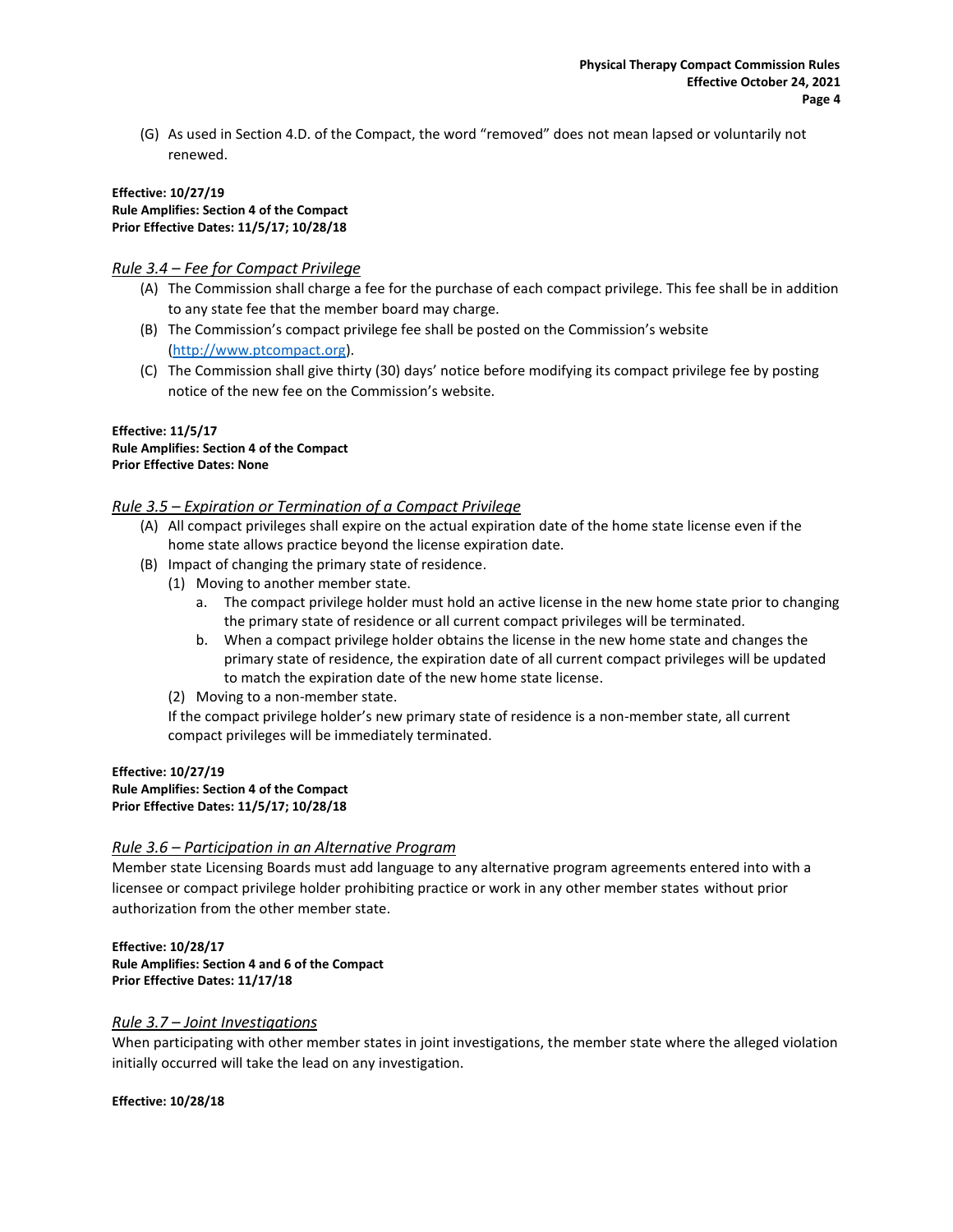#### **Rule Amplifies: Section 6 of the Compact Prior Effective Dates: 11/5/17**

### <span id="page-7-0"></span>*Rule 3.8 – Jurisprudence*

If a member state has a jurisprudence requirement to be eligible to obtain a compact privilege in accordance with Section 4.A.7. of the Compact, the member state may allow the jurisprudence requirement to be completed after the issuance of the compact privilege. In that situation, the deadline to complete the jurisprudence requirement is thirty (30) days.

A member state may choose to have a jurisprudence requirement in accordance with Section 4.A.7 of the Compact for initial purchase of a compact privilege, for renewal of a compact privilege, or for both initial purchase and renewal of a compact privilege.

**Effective: 10/24/21 Rule Amplifies: Section 4 of the Compact Prior Effective Dates: 11/5/17; 10/28/18**

### <span id="page-7-1"></span>*Rule 3.9 – Impact of Non-Payment on Eligibility*

If an individual fails to pay any applicable fees, including any state fee, the Commission may:

- (A) Terminate the existing Compact Privilege associated with the non-payment; and
- (B) Prevent the individual from purchasing any additional Compact Privileges until the non-payment is remedied.

**Effective: 11/5/17 Rule Amplifies: Section 4 of the Compact Prior Effective Dates: None**

### <span id="page-7-2"></span>*Rule 3.10 – Self-Reporting of a New Criminal Convictions*

A compact privilege holder must report any new criminal conviction to the state licensing board(s) in each member state in which the individual has an active compact privilege in accordance with that jurisdiction's reporting requirements.

**Effective: 10/25/20 Rule Amplifies: Section 4 of the Compact Prior Effective Dates: None**

### <span id="page-7-3"></span>*Rule 3.11 – Self-Reporting of Enrollment in an Alternative Program*

A compact privilege holder must report to the Commission any required enrollment into an alternative program, in any jurisdiction, within thirty (30) days. Notification of enrollment in an alternative program will automatically place an encumbrance on the individual.

**Effective: 10/24/21 Rule Amplifies: Section 4 of the Compact Prior Effective Dates: None**

### <span id="page-7-4"></span>**Chapter 4 – Active Duty Military Personnel or Their Spouses**

### <span id="page-7-5"></span>*Rule 4.1 – Home State Designation*

For the purposes of Section 5. of the Compact, the following definitions shall apply:

(A) "Home of record" means, for purposes of the Compact only, the active duty military personnel's State of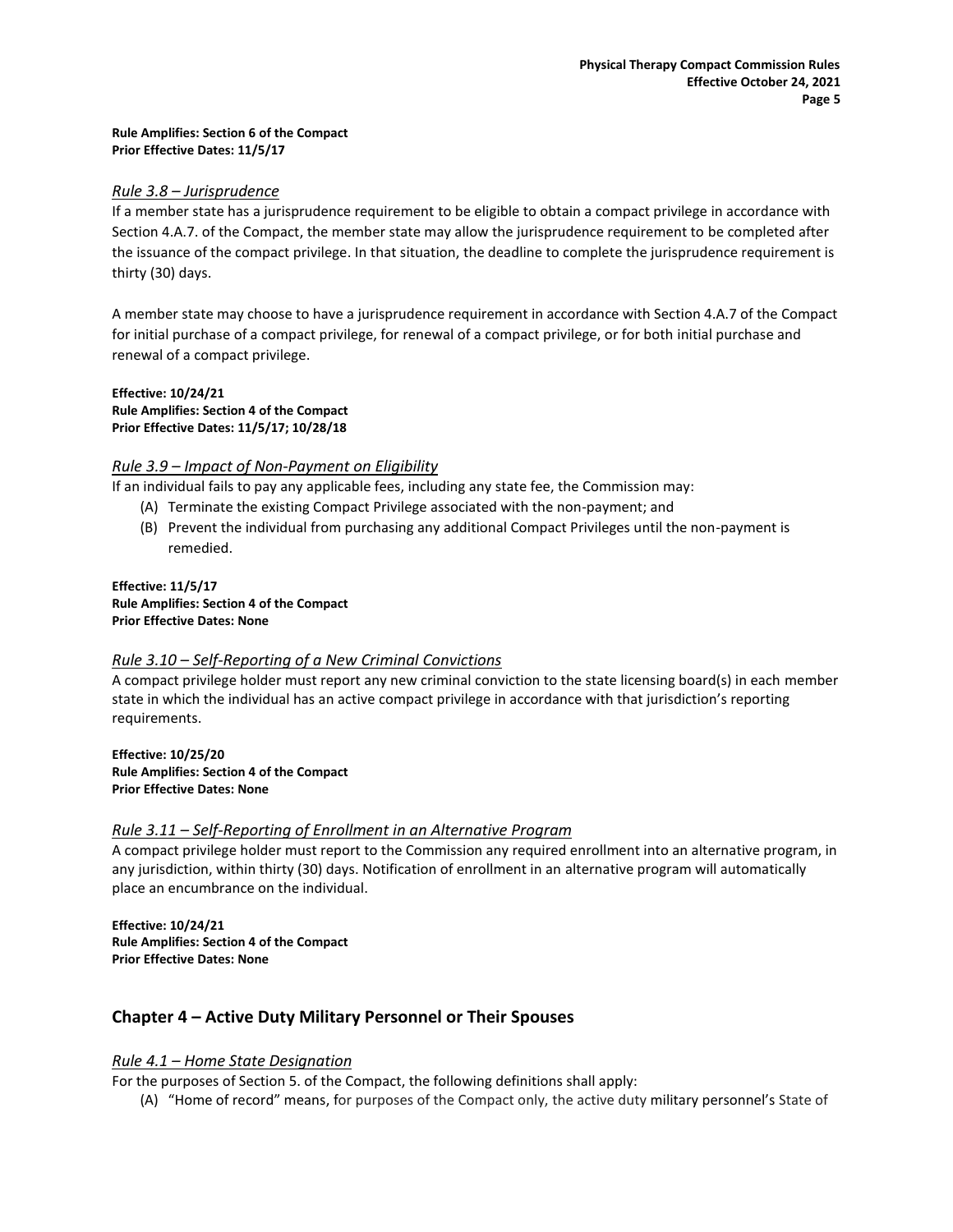Legal Residence on record with the military.

- (B) "Permanent Change of Station" or "PCS" means the state of the duty station noted in the active duty military personnel's PCS orders.
- (C) "State of current residence" means the state in which the active duty military personnel or spouse is currently physically residing.
- (D) The active duty military member or spouse of an individual who is active duty military may change the member state designated as the individual's home state by notifying the Commission.

### **Effective: 10/28/18 Rule Amplifies: Section 5 of the Compact Prior Effective Dates: 11/5/17**

### <span id="page-8-0"></span>**Chapter 5 – Physical Therapy Compact Commission**

### <span id="page-8-1"></span>*Rule 5.1 – Ex-Officio, Non-Voting Members*

- (A) For the purposes of the Compact, the American Physical Therapy Association (APTA) is the recognized physical therapy professional association.
- (B) For the purposes of the Compact, the Federation of State Boards of Physical Therapy (FSBPT) is the recognized membership organization of the physical therapy licensing boards.
- (C) A member of the board of directors of any of the following organizations shall be ineligible to serve as the delegate for a member state:
	- (1) The American Physical Therapy Association;
	- (2) The Federation of State Boards of Physical Therapy;
	- (3) Any state chapter of the American Physical Therapy Association;
	- (4) Any section of the American Physical Therapy Association; or
	- (5) Any council of the American Physical Therapy Association.

### **Effective: 11/5/17 Rule Amplifies: Section 7 of the Compact Prior Effective Dates: None**

### <span id="page-8-2"></span>*Rule 5.2 – Annual Assessment for Compact Members*

- (A) The annual assessment on each member state for participation in the Compact will be determined by vote annually at the annual meeting of the Commission, and communicated to the member states. The fee will become effective on the first day of the fiscal year that starts immediately following the Commission meeting.
- (B) The Commission may choose to have a zero (\$0) dollar assessment.
- (C) The annual assessment must be paid by the member state within ninety (90) days from the start of the fiscal year.
- (D) Moneys derived from a line of credit may be considered revenue when determining an annual assessment required from member states.

#### **Effective: 11/5/17 Rule Amplifies: Section 7 of the Compact Prior Effective Dates: None**

### <span id="page-8-3"></span>**Chapter 6 – Data System**

### <span id="page-8-4"></span>*Rule 6.1 – Required Elements of the Data System*

(A) The uniform data set shall be submitted on all individuals applying for, or currently holding, a physical therapist or physical therapist assistant license of any status, including expired status, in the member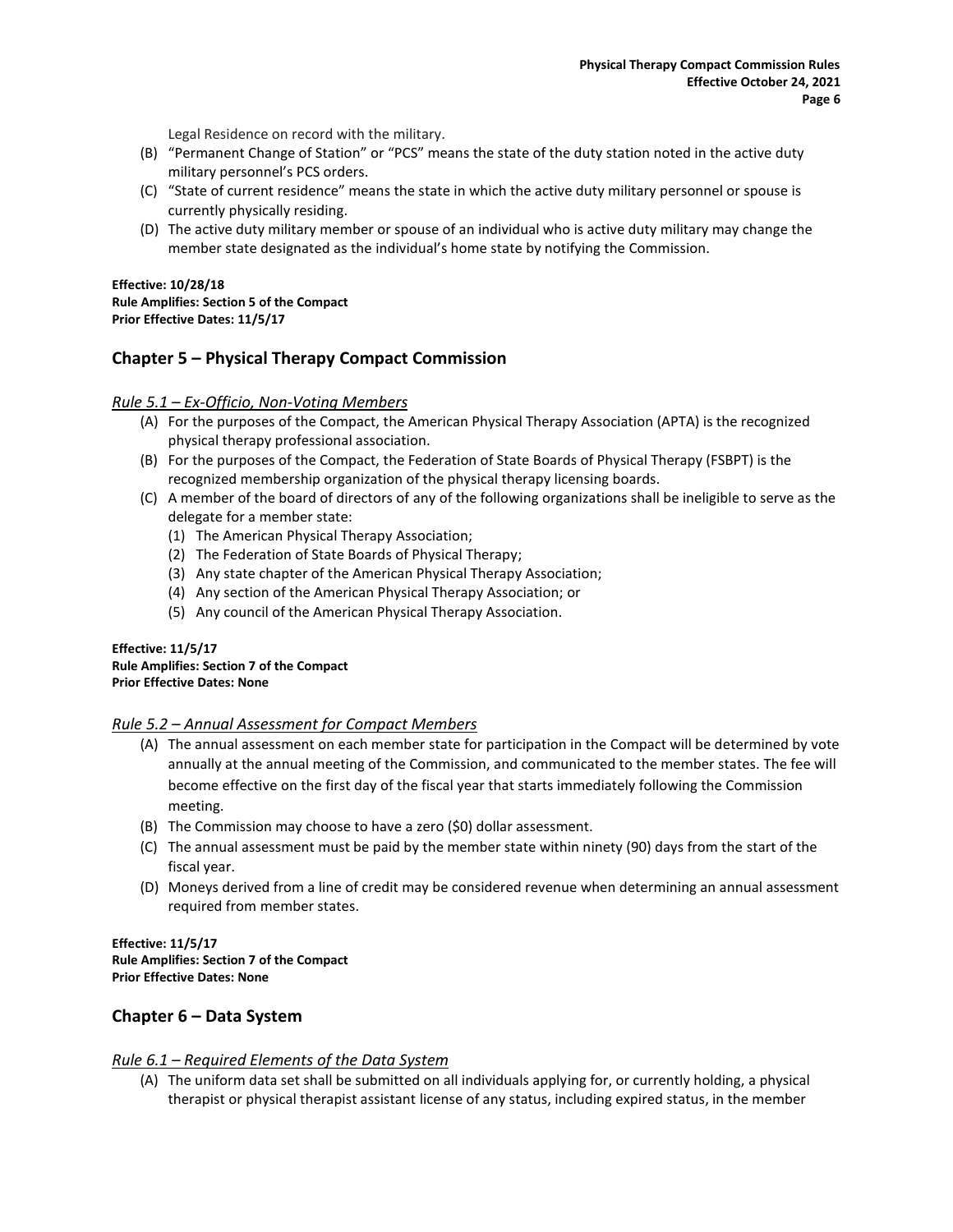state. The required elements for all licenses shall be submitted in each data file submitted to the Commission's data system.

- (B) Each member state shall submit the following data elements to the Commission's data system:
	- (1) First name;
	- (2) Middle name;
	- (3) Last name;
	- (4) Suffix, if applicable;
	- (5) Birth date, including month, day, and year;
	- (6) Unique identifier;
	- (7) License number;
	- (8) License type (PT or PTA);
	- (9) Initial issue date;
	- (10) Most recent renewal date;
	- (11) Expiration date; and
	- (12) License status, including expired statuses.
- (C) The unique identifier required by Section 3.A.1. of the Compact is the individual's social security number.
	- (1) The member state must submit the data file identified in this Chapter within one (1) month of the effective date of the legislation to implement the Compact. The initial licensure data file(s) must include the social security number for every licensee in each file.
	- (2) Within twenty-four (24) months of the effective date of the legislation to implement the Compact, the FSBPT ID number must be present for every licensee in each file, and may replace the social security number as the unique identifier.
	- (3) Until the initial data file is submitted to the Commission, the following shall apply:
		- a. Individuals whose home state is the member state shall be ineligible to apply for any compact privilege; and
		- b. Individuals in other member states will be unable to purchase a compact privilege in the member state.
	- (4) Notwithstanding paragraph (C)(1) of this rule, Commission staff may approve an alternate mechanism to comply with the initial licensure data file(s) requirement if the member state does not maintain the full, unmasked, social security number for licensees within the member state's database.

### **Effective: 11/5/17 Rule Amplifies: Sections 3 and 8 of the Compact Prior Effective Dates: None**

### <span id="page-9-0"></span>*Rule 6.2 – Frequency of Submission of Required Elements*

- (A) Member states shall submit the data elements outlined in rule 6.1 to the Commission at least one (1) time per week.
- (B) The full extract of the data must be provided in a file format and in a manner agreed to by the Commission and the member state.

#### **Effective: 11/5/17 Rule Amplifies: Sections 3 and 8 of the Compact Prior Effective Dates: None**

### <span id="page-9-1"></span>*Rule 6.3 – Required Use of FSBPT Online Processing System*

Member states shall use the FSBPT Online Processing System to report the following information:

- (A) License number, initial issue date, and expiration date to New Score Reports and Transfer Score Reports. In lieu of reporting this information via the FSBPT Online Processing System, a member state can meet the requirement of this paragraph if the data submitted in accordance with rules 6.1 and 6.2 contains the social security number and date of birth for all records.
- (B) Completion of all required fields when reporting adverse actions.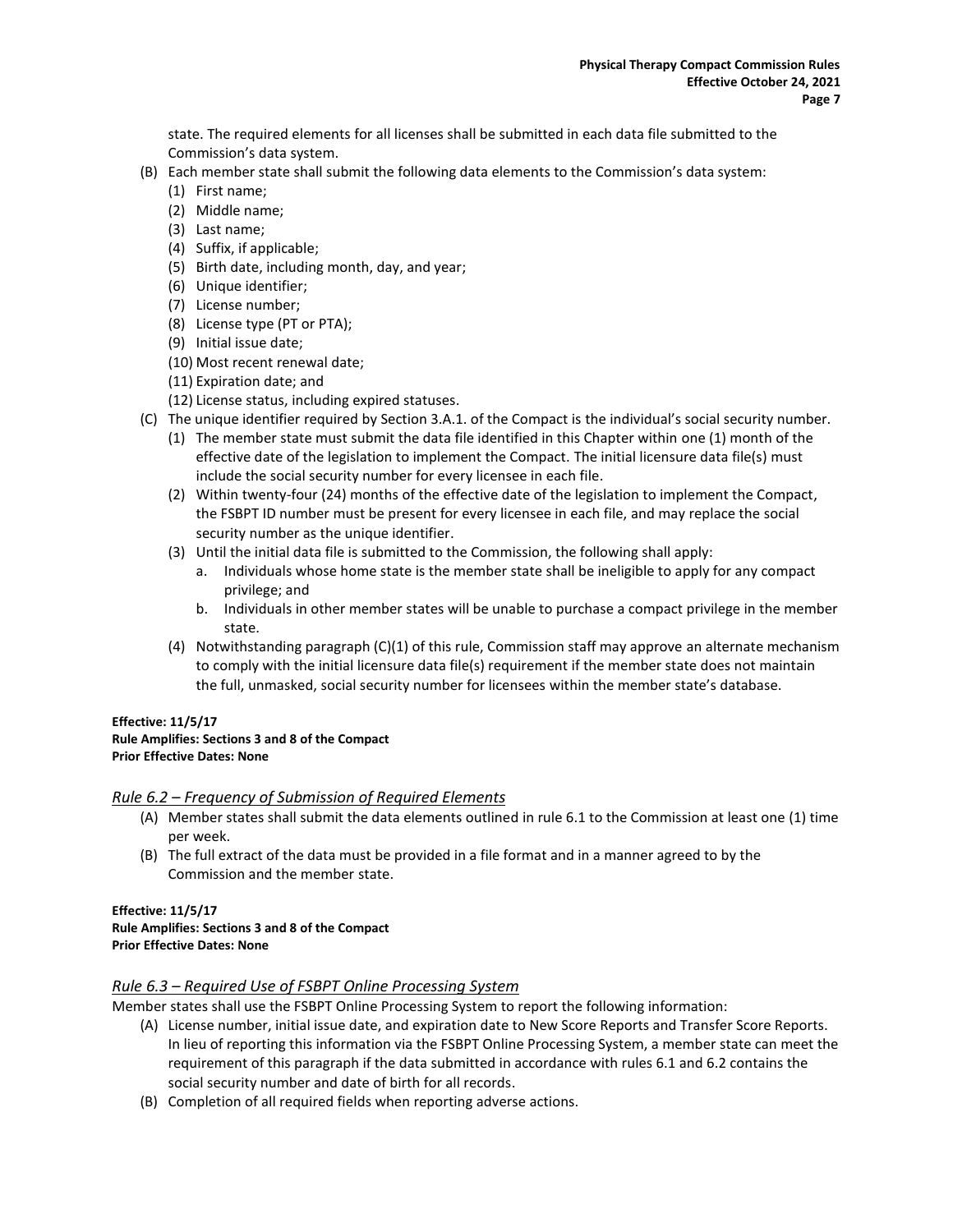(C) Any encumbrance not associated with an adverse action.

#### **Effective: 11/5/17 Rule Amplifies: Sections 3 and 8 of the Compact Prior Effective Dates: None**

### <span id="page-10-0"></span>*Rule 6.4 – Frequency of Reporting Adverse Actions and Non-Disciplinary Encumbrances*

- (A) Within two (2) business days of the effective date of the adverse action against a licensee or compact privilege holder, the Licensing Board shall, through the interface described in rule 6.3, at a minimum, report the following information and complete the following action:
	- (1) Home Address.
	- (2) Date Action Became Effective.
	- (3) Select a Save Status of Temporary.
- (B) Within fourteen business days of the effective date of the adverse action against a licensee or compact privilege holder, the Licensing Board shall, through the interface described in rule 6.3, complete all required information and select the Save Status.
- (C) Within two (2) business days of the effective date to void, update, revise, or correct an adverse action against a licensee or compact privilege holder, the Licensing Board shall report such decision to the Commission through the interface described in rule 6.3.
- (D) Within two (2) business days of the effective date to impose a non-disciplinary encumbrance on a license or licensee or on a compact privilege or compact privilege holder, the Licensing Board shall report such decision to the Commission through the interface described in rule 6.3.

#### **Effective: 10/25/20 Rule Amplifies: Sections 3 and 8 of the Compact Prior Effective Dates: 11/5/17**

### <span id="page-10-1"></span>*Rule 6.5 – Discrepancy with Commission Data System Data Set*

The licensee or compact privilege holder may request from the home state Licensing Board in writing a review of the data relating to the licensee in the Commission's data system.

- (A) In the event a licensee or compact privilege holder asserts that any data relating to the licensee or compact privilege holder is inaccurate, the burden of proof shall be upon the licensee or compact privilege holder to provide evidence that substantiates such claim.
- (B) The Licensing Board shall verify and within ten (10) business days correct inaccurate data in the Commission's data system.

#### **Effective: 11/5/17 Rule Amplifies: Section 8 of the Compact Prior Effective Dates: None**

### <span id="page-10-2"></span>*Rule 6.6 – Compact Termination and the Data System*

- (A) Upon the effective date of the termination of a state's membership in the Compact, the state will no longer receive information available only to member states.
- (B) Any and all data provided prior to the effective date of the termination of the state's membership in the Compact will remain in the data system.

**Effective: 11/5/17 Rule Amplifies: Section 10 of the Compact Prior Effective Dates: None**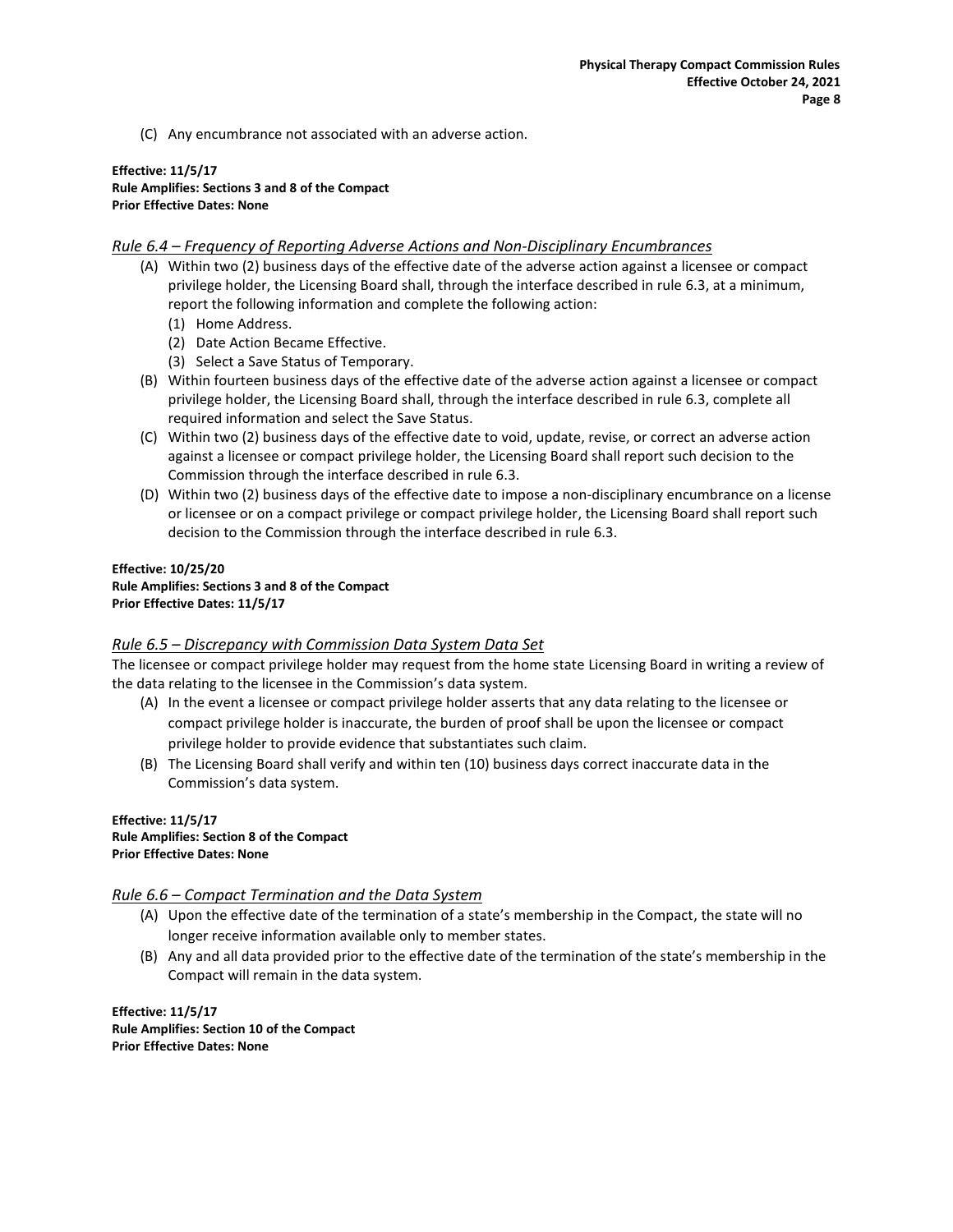### <span id="page-11-0"></span>*Rule 6.7 – Indicating Availability of Investigative Information*

A member state shall notify the Commission that investigatory information is available to party states when a member state has determined probable cause exists that the allegations against the licensee may constitute a violation of that member's state statute or regulations. The actual investigative information shall be shared directly with the party state and not through the Commission.

### **Effective: 10/28/18 Rule Amplifies: Sections 3, 8, and 10 of the Compact Prior Effective Dates: 11/5/17**

### <span id="page-11-1"></span>*Rule 6.8 – Public Verification of Compact Privilege*

The public shall have access, via the Commission's website, to information limited to the verification of compact privilege(s) held by individuals.

**Effective: 11/5/17 Rule Amplifies: Section 8 of the Compact Prior Effective Dates: None**

### <span id="page-11-2"></span>*Rule 6.9 – Terms of Use, Privacy Policy, and Intellectual Property Rights*

- (A) Subject to the Terms of Use and to the Privacy Policy posted at the time on the website of the Federation of State Boards of Physical Therapy (FSBPT), the following shall be binding upon the Commission, the member states, and individuals purchasing or holding a Compact Privilege.
- (B) Submission and access to, and the use of, and other matters relating to:
	- (1) The data elements outlined in rule 6.1;
	- (2) Other information reported through the interface described in rule 6.3; and
	- (3) The FSBPT's Exam, Licensure, and Disciplinary Database (ELDD) and Online Processing System (OPS).
- (C) The Federation of State Boards of Physical Therapy owns all tangible and intangible property, intellectual and other proprietary rights, titles, and interests in and to the FSBPT OPS or ELDD. Neither the Commission nor any member state shall have any rights, titles, or interests in or to the FSBPT OPS or ELDD

### **Effective: 11/5/17**

**Rule Amplifies: Sections 3 and 8 of the Compact Prior Effective Dates: None**

### <span id="page-11-3"></span>**Chapter 7 – Rulemaking**

### <span id="page-11-4"></span>*Rule 7.1 – Adoption of Rules; Amendments*

- (A) Proposed new rules and amendments to existing rules shall be referred to the Rules and Bylaws Committee as follows:
	- (1) Any Delegate may propose rules or rule amendments during the annual Commission meeting. This proposal must be made in the form of a motion and approved by a majority vote.
	- (2) Standing Committees of the Commission or of the Executive Board may propose rules or rule amendments by majority vote of that Committee.
	- (3) The Executive Board may propose rules or rule amendments by majority vote.
- (B) The Rules and Bylaws Committee shall prepare a draft of all proposed rules and provide the draft to the Executive Board for review and comments. The Rules and Bylaws Committee shall revise the draft based on feedback from the Executive Board.
	- (1) The Executive Board shall ensure that all proposed rules comply with the statutory provisions of the Compact and do not conflict with any other existing Commission rule.
	- (2) If the Executive Board determines that the proposed rules should be recommended to the full Commission, the proposed rules shall be posted on the Commission's website. Any written comments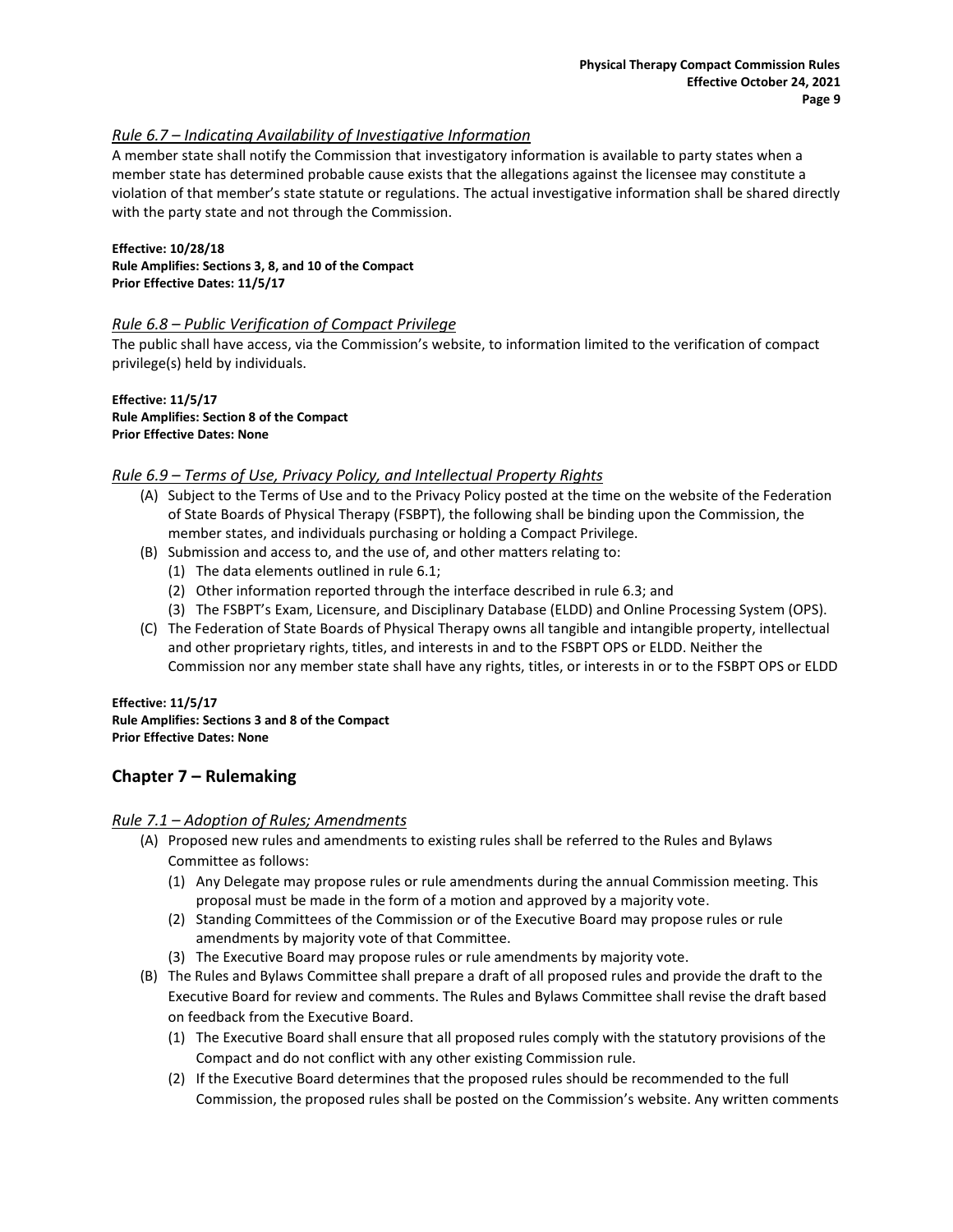shall be reviewed by the Executive Board. Based on the written comments, and at the direction of the Executive Board, the Rules and Bylaws Committee shall prepare a final draft of the proposed rule(s) or amendments for consideration by the Commission.

- (C) Prior to promulgation and adoption of a final rule by the Commission, but not later than thirty (30) days prior to the meeting at which the vote is scheduled, the Commission shall publish a Notice of Proposed Rule Making on its website and send the Notice to all member states for publishing on the Licensing Board in the member state's website.
- (D) The Notice of Proposed Rule Making shall include:
	- (1) The place, time, and date of the meeting in which the rule will be considered;
	- (2) The manner in which interested persons may submit notice to the Commission of their intention to attend the public hearing and any written comments; and
	- (3) The name, position, physical and electronic mail address, and telephone number of the person to whom interested persons may respond with notice of their attendance and written comments.
- (E) Every public hearing shall be conducted in a manner guaranteeing each person who wishes to comment a fair and reasonable opportunity to comment. No transcript of the public hearing is required, unless a written request for a transcript is made within thirty (30) days of the hearing, in which case the person or entity making the request shall pay for the transcript. A recording may be made in lieu of a transcript under the same terms and conditions as a transcript. This subsection shall not preclude the Commission from making a transcript or recording of the public hearing if it chooses to do so.
- (F) Nothing in this rule shall be construed as requiring a separate hearing on each rule. Rules may be grouped for the convenience of the Commission at hearings required by this rule.
- (G) Following the scheduled hearing date, or by the close of business on the scheduled hearing date if the hearing was not held, the Commission shall consider all written and oral comments received.
- (H) The Commission shall, by majority vote, take final action on the proposed rule and determine the effective date of the rule, if any, based on the rulemaking record and the full text of the rule.
- (I) Upon determination by the Executive Board or Commission that an emergency exists, the Commission may promulgate an emergency rule that shall become effective immediately upon adoption, provided that the usual rulemaking procedures provided in the compact and in this section shall be retroactively applied to the rule, no later than ninety (90) days after the effective date of the rule. An emergency rule is one that must be made effective immediately in order to:
	- (1) Meet an imminent threat to public health, safety, or welfare;
	- (2) Prevent a loss of federal or state funds;
	- (3) Meet a deadline for the promulgation of an administrative rule that is established by federal law or rule.

**Effective: 11/5/17 Rule Amplifies: Section 9 of the Compact Prior Effective Dates: None**

<span id="page-12-0"></span>*Rule 7.2 – Publication of Rules* A copy of the Commission's current rules shall be published on its website.

**Effective: 11/5/17 Rule Amplifies: Section 9 of the Compact Prior Effective Dates: None**

### <span id="page-12-1"></span>**Chapter 8 – Oversight, Dispute Resolution, And Enforcement**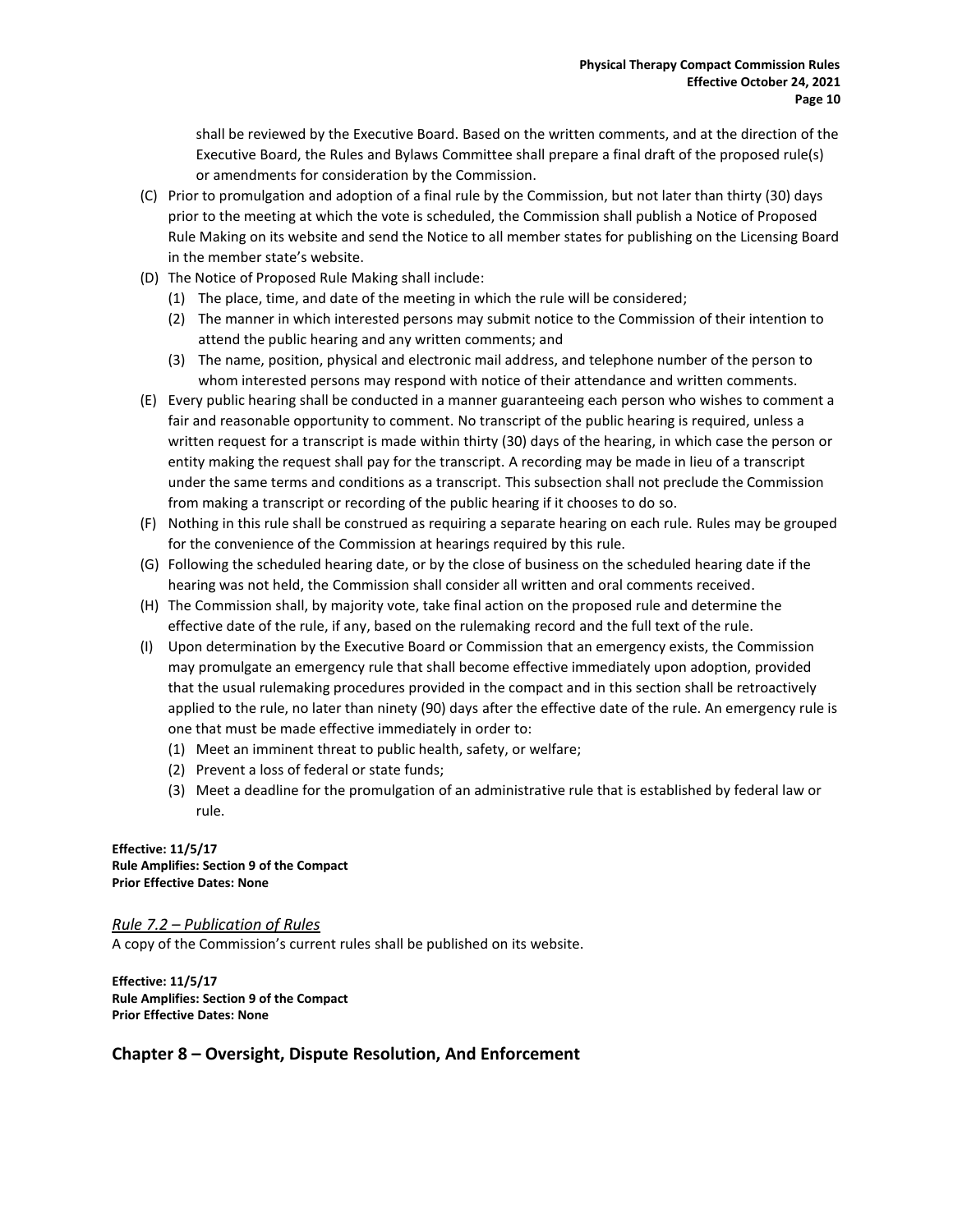### <span id="page-13-0"></span>*Rule 8.1 – Definition of Party State in Dispute Resolution Process*

As used in Chapter 8 of the rules, "party state" means a state that is a party to a dispute.

#### **Effective: 11/5/17 Rule Amplifies: Section 10 of the Compact Prior Effective Dates: None**

### <span id="page-13-1"></span>*Rule 8.2 – Dispute Resolution Process – Informal, Mediation and Arbitration*

- (A) The Delegate in each member state shall enforce the Compact and take all actions necessary and appropriate to effectuate the Compact's purposes and intent. The Commission supports collaborative efforts to resolve disputes or controversies between and among all member states. All affected parties are encouraged to communicate with each other directly and make every effort to resolve issues informally prior to application of paragraphs (B) and (C) of this rule.
	- (1) Any member state may submit a written request to the Executive Board for assistance in interpreting the law, rules, and policies of the Compact. The Executive Board may seek the assistance of the Commission's legal counsel in interpreting the Compact. The Executive Board shall issue the Commission interpretation of the Compact to all parties to the dispute.
	- (2) A member state that is party to a dispute may request the submission of a matter in controversy to mediation. Mediation shall be conducted by a mediator appointed by the Executive Board from a list of mediators approved by the National Association of Certified Mediators, unless a mediator is otherwise agreed to by all parties to the dispute and pursuant to procedures customarily used in mediation proceedings.
- (B) When disputes among party states are unresolved through informal attempts, the Commission shall request assistance from the Executive Board.
	- (1) It is the duty of the Executive Board to address disputes between or among the member states concerning the Compact when informal attempts between the member states to resolve disputes have been unsuccessful.
	- (2) The Executive Board, on behalf of the Commission, in the reasonable exercise of its discretion, has the authority to assist in the resolution of disputes between and among member states concerning the Compact. This rule defines the course of action the Executive Board may take when such disputes cannot be informally resolved and the matter is received by or referred to the Executive Board.
- (C) Disputes between two (2) or more member states which cannot be resolved through informal resolution or through the Executive Board, may be referred to an arbitration panel.
- (D) Informal Resolution
	- (1) The Delegate of the state disputing another member state's interpretation or application of the Compact shall contact the Delegate of the member state with which the dispute has arisen. A written statement describing the situation should be provided and sufficient time allowed for response and opportunity for the other Delegate to review and investigate the issues raised in the dispute.
	- (2) If interpretation of the Compact is necessary, the Delegate shall contact the Executive Board and request assistance in interpreting relevant provisions. This communication to the Executive Board should be made through the Compact Administrator.
	- (3) The Delegate raising the concern shall document attempts to resolve the issues.
	- (4) If all issues are resolved to the satisfaction of all party states involved, no further action is required.
- (E) Mediation
	- (1) A state that is a party to a dispute may request, or the Executive Board may require, the submission of a matter in controversy to mediation.
	- (2) If a member of the Executive Board is a party to the dispute, that individual must recuse themselves from participation in the matter.
	- (3) Mediation shall be conducted by a mediator appointed by the Executive Board from a list of mediators approved by the National Association of Certified Mediators, or a mediator is otherwise agreed to by all parties to the dispute and pursuant to procedures customarily used in mediation proceedings.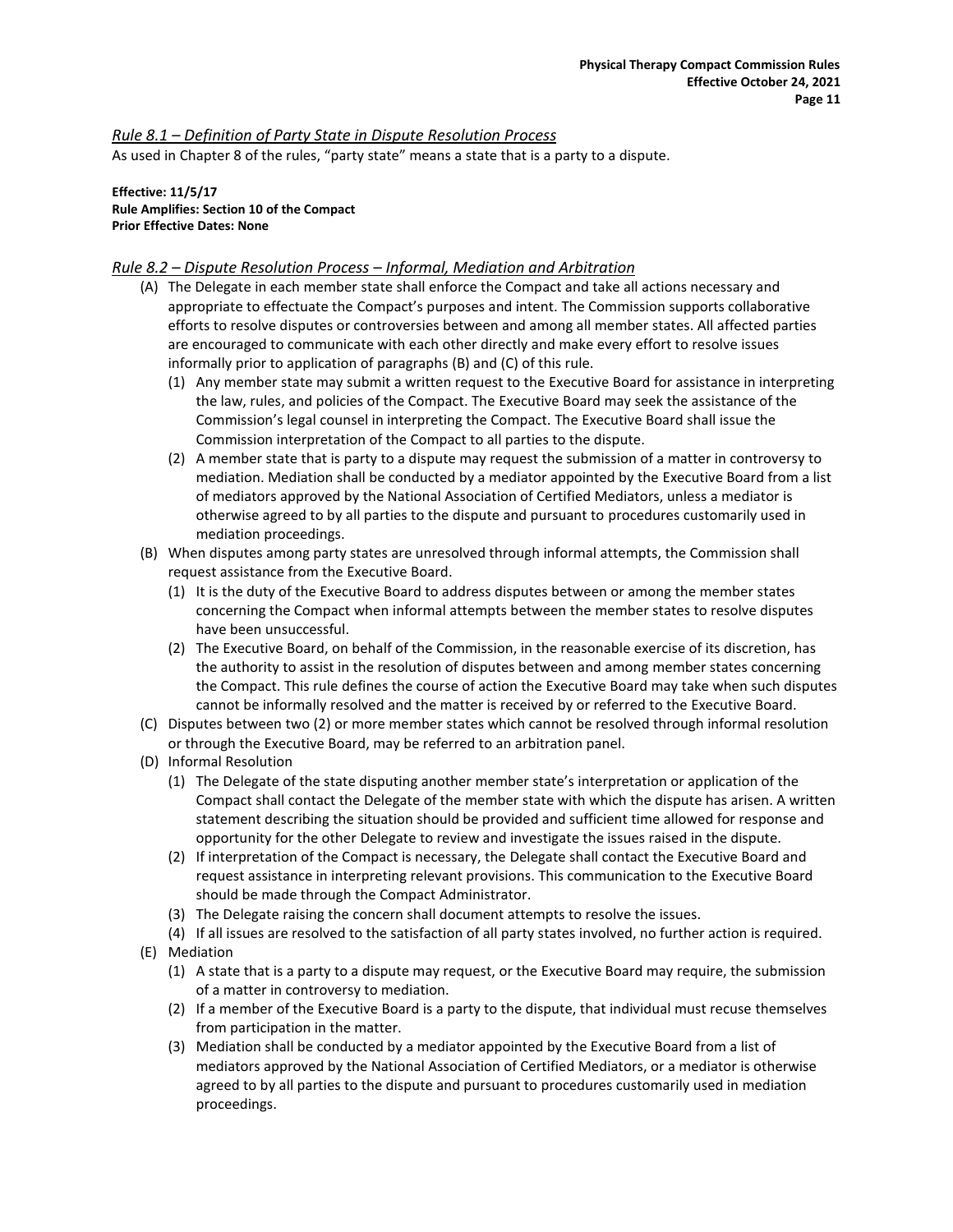- (4) If all issues are resolved through mediation to the satisfaction of all party states involved, no further action is required.
- (F) Executive Board Resolution
	- (1) Member states shall report to the Executive Board, through the Compact Administrator, issues pertaining to disputes concerning the interpretation or application of the Compact in a timely fashion.
	- (2) If the Executive Board determines that the dispute arises from non-compliance with the Compact, the Committee may, in its discretion, reclassify the dispute as a non-compliance case and will provide a written notice to all parties of the dispute citing the allegation(s) of non-compliance and follow the procedures in the Bylaws and as provided in Section 10 of the Compact.
	- (3) In the event there are factual and/or legal issues to be resolved, the states involved in the dispute shall provide written responses regarding the factual and/or legal issues in dispute and the position of each party to the dispute on those issues to the Executive Board within thirty (30) days after receipt of the report referenced in paragraph (D) of this rule for distribution to the Executive Board.
	- (4) Upon receipt of the party states' responses, the Executive Board shall develop a dispute resolution proposal or plan within sixty (60) days and submit the proposal or plan to the party states unless all parties agree that a longer period of time is needed to address the issues in dispute.
	- (5) Any controversy or dispute not resolved in accordance with paragraphs (D) through (F) of this rule may result in dispute arbitration, as recommended by the Executive Board pursuant to paragraph (G) of this rule 15.4.
- (G) Arbitration
	- (1) In the event of a dispute between states that cannot be resolved through informal means, and upon the recommendation by the Executive Board, the Delegate of the initiating state(s) shall submit an Arbitration Request form to the Compact Administrator with a copy to be sent by the initiating state to the other party state(s) involved.
	- (2) Each state party to the dispute and the Executive Board shall submit a signed Arbitration Agreement form which shall include:
		- a. Consent that the decision of the majority of the arbitrators is final and binding;
		- b. The name of an appointee representing each state, unless more than two (2) states are parties, on an arbitration panel. In the event there are more than two (2) states that are parties to the dispute, the parties must agree on an arbitrator selected by the state or states arguing either the affirmative or the negative of the issue in dispute so that only one (1) arbitrator is selected by the state or states on either side of the controversy. In the event an agreement cannot be reached, such selection shall be made by the Executive Board;
		- c. The name of a third arbitration panel appointee mutually agreed upon and independent of all the states involved in the dispute.
	- (3) The Compact Administrator shall coordinate the arbitration process.
	- (4) Pursuant to paragraph (G)(2)(b) of this rule, appointment of the arbitration panel shall be completed by the party states involved within thirty (30) days of the decision to appoint a panel.
	- (5) All involved states shall agree on arbitration procedures, including a date and location for the arbitration to take place which shall be within forty-five (45) days of the appointment of the arbitration panel. In the event the parties cannot agree, the arbitration panel shall make these and other procedural decisions.
	- (6) The panel shall render a decision within forty-five (45) days of the completion of the arbitration.
	- (7) The panel shall forward its decision to the Compact Administrator and Chair of the Commission and to each involved party state within seven (7) days of its decision.
	- (8) The decision of the arbitration panel shall be final and binding.
	- (9) In the event arbitration is necessary, and unless otherwise agreed by the parties, at the discretion of the arbitration panel, the prevailing party or parties may be entitled to recover the costs of such arbitration, including reasonable attorneys' fees, to the extent permitted by state law of the prevailing party state.
	- (10) Arbitration award decisions may be enforced in a court of competent jurisdiction.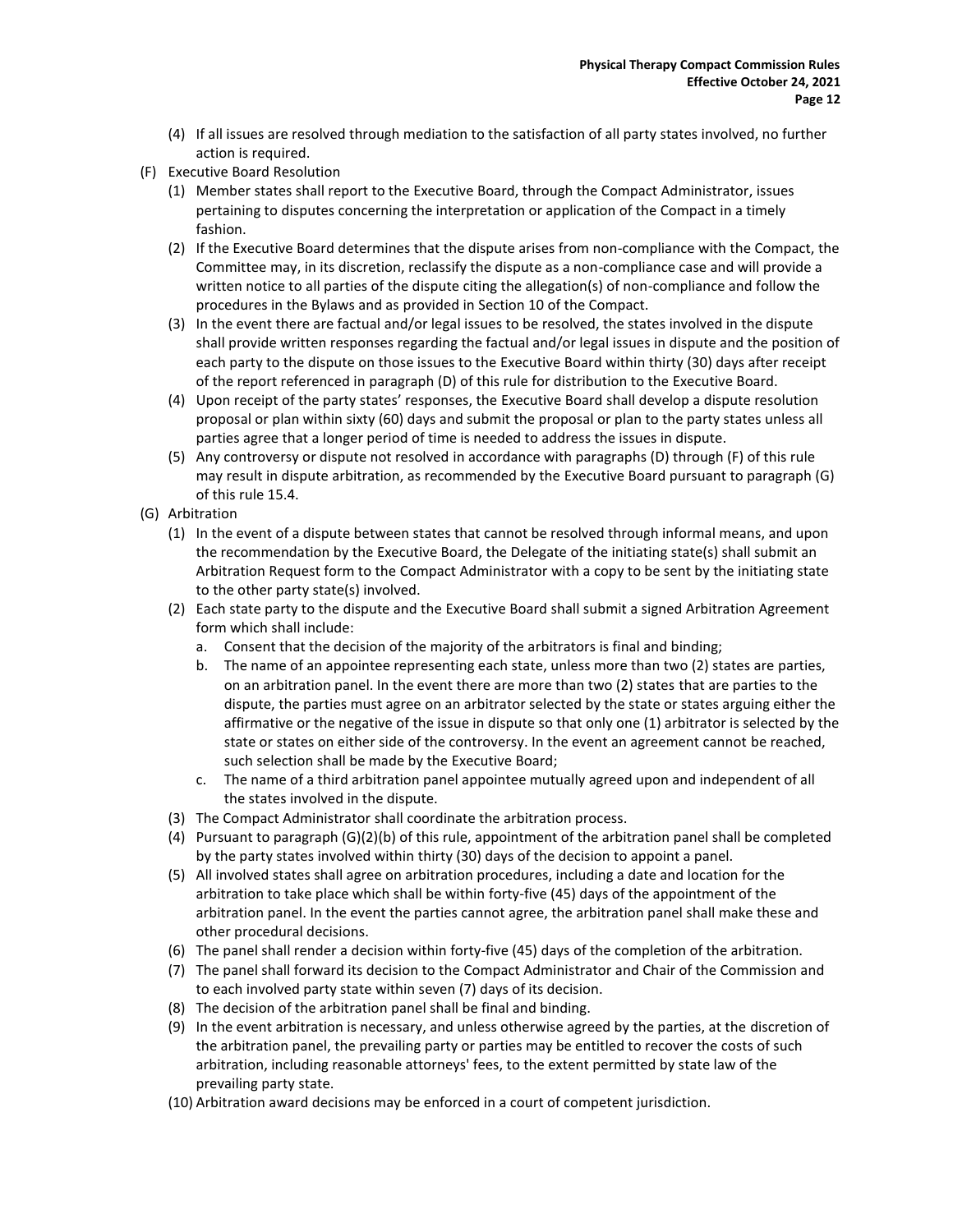**Effective: 10/25/20 Rule Amplifies: Section 10 of the Compact Prior Effective Dates: 11/5/17**

### <span id="page-15-0"></span>*Rule 8.3 – Compliance and Enforcement*

- (A) The Delegate in each party state shall enforce the Compact and shall take all actions necessary and appropriate to effectuate the Compact's purposes and intent. The Commission supports voluntary, collaborative efforts to resolve compliance and enforcement issues in lieu of formal dispute resolution procedures or other legal enforcement action between and among all Compact party states. All affected parties are encouraged to communicate with each other directly and make every effort to resolve issues informally prior to application of paragraphs (E) through (G) of rule 8.2 and paragraphs (E) and (F) of this rule.
	- (1) Any party state may submit a written request to the Executive Board for assistance in interpreting the Compact. The Executive Board may seek the assistance of legal counsel in interpreting the Compact, particularly concerning compliance and enforcement. The Executive Board's interpretation of the Compact will be issued in writing to all parties to the dispute.
	- (2) At the discretion of the Executive Board, appropriate technical assistance and training may be provided to any party state seeking to voluntarily address a compliance issue.
- (B) When compliance or enforcement is unresolved through informal attempts, the Delegate shall request assistance from the Executive Board.
	- (1) It is the duty of the Executive Board to address alleged substantive or recurrent violations of the Compact when informal attempts to attain compliance have been unsuccessful.
	- (2) The Commission, in the reasonable exercise of its discretion, shall enforce the Compact.
- (C) Compliance and enforcement issues that cannot be resolved through informal resolution or through the Executive Board shall be referred to an arbitration panel or other appropriate legal action as provided in Section 10. of the Compact at the discretion of the Executive Board.
- (D) Informal Resolution
	- (1) When an alleged violation of the Compact comes to the attention of the Compact Administrator or Executive Board, a written statement describing the situation should be provided, and sufficient time allowed for response and opportunity for other Delegate(s) to review and investigate the issues raised in the dispute. The Compact Administrator, on behalf of the Executive Board, shall contact the Delegate of the state(s) alleged to be in non-compliance with the Compact and, when applicable, the Delegate of the state alleging non-compliance with the provisions of the Compact.
	- (2) If the party state alleged to be in non-compliance with the Compact requires assistance with interpretation of the Compact, the Delegate of that state, or the state's legal representative may contact the Executive Board to request assistance in interpreting relevant Compact provisions and identifying steps to achieve compliance.
	- (3) The Executive Board may consult with legal counsel and shall document efforts to resolve the issues.
	- (4) If all issues are resolved to the satisfaction of the Executive Board and the state(s) involved, the Compact Administrator shall prepare a written report to document the resolution, and no further action is required.
- (E) Executive Board Resolution
	- (1) In the event that informal resolution of alleged non-compliance is not possible, the Compact Administrator shall notify the Executive Board and furnish a report of all issues pertaining to noncompliance allegations, including details of informal resolution efforts, in a timely fashion.
	- (2) If the Executive Board determines that a state is not in compliance with the Compact, the Executive Board shall provide a written notice to the state(s) citing the specific allegation(s) of non-compliance or default.
	- (3) The state(s) shall provide a written response regarding the alleged default or noncompliance to the Executive Board within forty-five (45) days.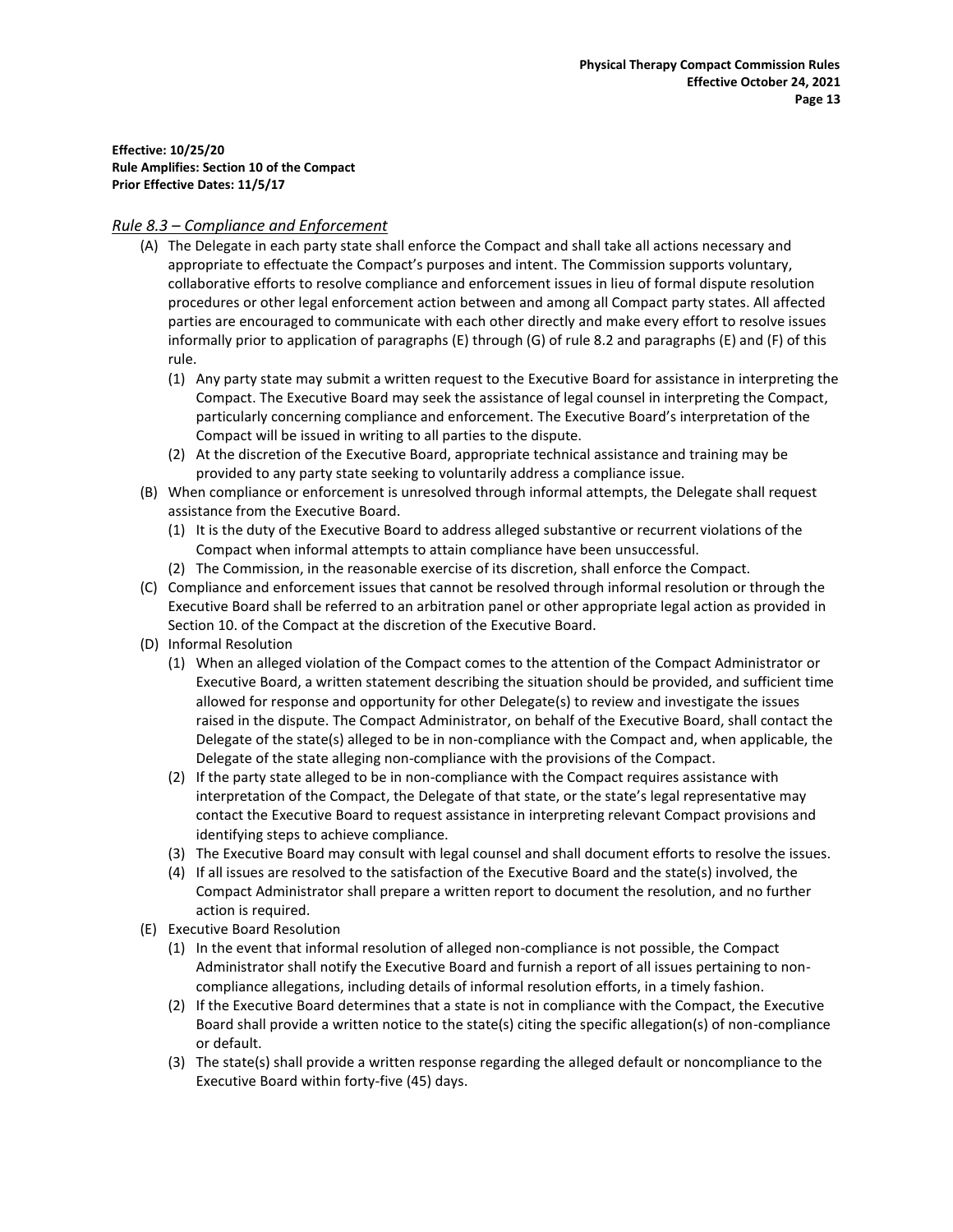- (4) The Executive Board, Compact Administrator, and legal counsel shall develop and propose a plan for voluntary resolution of the allegation(s) of default or non-compliance within sixty (60) days, which may include technical assistance and training, and submit such plan to the involved state(s) for approval unless all parties agree that a longer period of time is needed to address the default/noncompliance or related issues.
- (5) If the state alleged to be in non-compliance or default does not agree with the Executive Board's proposed plan for resolution, or if the state fails to cure the default or non- compliance after initially agreeing with the Executive Board to follow a remediation plan, the Executive Board may conduct an investigation to examine any evidence relevant to the allegation(s). Such evidence may include, but is not limited to, statements and/or testimony of witnesses, documents, and other information. An investigator may be appointed by the Executive Board to conduct the investigation.
- (6) The Commission shall bear the expense of any investigation.
- (7) The state alleged to be in non-compliance or default will be informed by the Executive Board in writing if additional incidents of apparent non-compliance are discovered during the course of the investigation.
- (8) All information obtained during the investigation, and reports prepared by the Commission, shall be confidential and not subject to public disclosure unless otherwise required by the laws of any state involved in the dispute.
- (9) The state alleged to be in non-compliance will be provided an opportunity to submit a written response to the preliminary findings within twenty (20) days, including documentary evidence, and to meet with the investigator, if any, at the expense of the Commission.
- (10) Within forty-five (45) days after the conclusion of the investigation, the Executive Board or its investigator shall prepare a written report including a summary of factual findings. The report is provided to the state who is the subject of the investigation for review and comment, including the opportunity to provide corrections to the report, as appropriate. Any comments and/or corrections are returned to the Executive Board, through the Compact Administrator, within fourteen (14) days of issuance of the initial report.
- (11) After review of the response of the state alleged to be in non- compliance, the Executive Board shall determine, based on a preponderance of the evidence standard, violation(s), if any, of the Compact. If the Executive Board substantiates the allegations based on the evidence and legal authorities cited, the Executive Board shall schedule a conference, either in person or by telephonic or electronic means, with the non-compliant state's Delegate, Assistant Attorney General (or other legal representative), and Presiding Officer of the State's Licensing Board (or designee) to determine if the violations may be remedied through training, technical assistance, or other voluntary means within forty-five (45) days, unless all parties agree that a longer period of time is needed to address the default/non-compliance.
- (12) Any compliance or enforcement issue pursuant to this section not resolved may result in formal dispute arbitration, or other appropriate enforcement action pursuant to Section 10. of the Compact, as determined by the Executive Board.
- (13) Any member(s) of the Executive Board whose state is involved in any compliance or enforcement issue shall be recused from consideration, discussion, or voting on any such case.
- (F) Dispute Arbitration
	- (1) In the event that a member state's Compact default/non-compliance cannot be resolved through the procedures described in Chapter 8 of the rules, the Executive Board may order arbitration before a three (3) member arbitration panel for determination of the default/non-compliance and enforcement of the Compact.
	- (2) Each involved state shall submit a signed Arbitration Agreement form which shall include:
		- a. Consent that the decision of the majority of the arbitrators is final and binding;
		- b. The name of an appointee to the arbitration panel selected by the state(s) alleged to be in default/non-compliance;
		- c. The name of an appointee to the arbitration panel selected by the Commission, or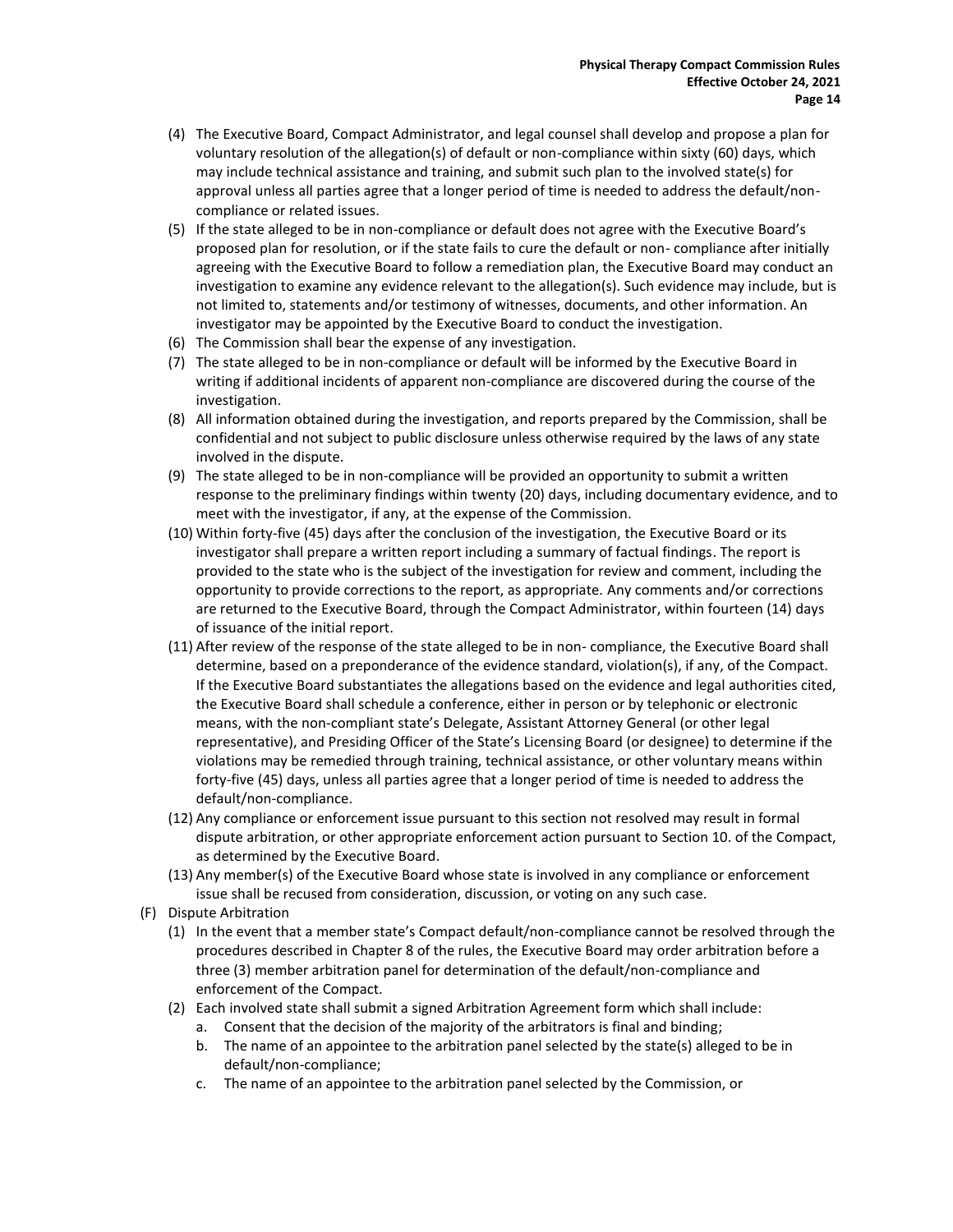- d. A suggested arbitration panel appointee mutually agreed upon by all parties and independent of the involved state(s).
- (3) The Compact Administrator shall coordinate the arbitration process.
- (4) Selection of the panel of arbitrators shall be completed, at the direction of the Compact Administrator, within forty (40) days of the decision to appoint a panel.
- (5) All parties shall agree on a date for the arbitration to take place, as well as applicable deadlines and procedures for any necessary discovery. In the event no agreement can be reached, these and other procedural decisions shall be made by the arbitration panel.
- (6) The location of arbitration shall be the principal offices of the Commission.
- (7) The panel shall render a decision within forty-five (45) days of the completion of the arbitration based upon the facts as stipulated, or proven by preponderance of the evidence at any hearing, and as required under the provisions of the Compact and any other applicable statutes, regulations and/or case law.
- (8) The panel shall forward its decision to the Chair of the Commission, via the Compact Administrator, and to each involved party state within twenty-one (21) days of its decision.
- (9) The decision of the arbitration panel is final and binding.
- (10) Unless otherwise agreed by the parties, and at the discretion of the arbitration panel, the prevailing party or parties may be entitled to recover the costs of the arbitration, including reasonable attorneys' fees, if permitted by the laws of the prevailing state.

### **Effective: 11/5/17 Rule Amplifies: Section 10 of the Compact Prior Effective Dates: None**

### <span id="page-17-0"></span>*Rule 8.4 – Enforcement Remedies against a Defaulting State*

- (A) Notwithstanding the provisions of paragraphs (D) through (G) of rule 8.2 and paragraphs (D) and (E) of rule 8.3, if the Commission determines that any state has at any time defaulted ("defaulting state") in the performance of any of its obligations or responsibilities under this Compact, or the provisions of the Bylaws or any duly promulgated rules, the Commission may impose any or all of the following penalties:
	- (1) Remedial training and technical assistance as directed by the Commission;
	- (2) Damages or costs in such amounts as are deemed to be reasonable as fixed by the Commission;
	- (3) Suspension of membership in the Compact; and
	- (4) Termination of membership in the Compact.
		- a. Suspension and termination shall be imposed only after all other reasonable means of securing compliance under the Bylaws and rules have been exhausted.
		- b. Notice of suspension or notice of termination shall be sent by the Commission in accordance with the Bylaws.
- (B) The grounds for default include, but are not limited to, failure of a member state to perform such obligations or responsibilities imposed upon it by this Compact, Commission Bylaws, or duly promulgated rules. The Commission shall notify the defaulting state in writing of the penalty imposed by the Commission on the defaulting state pending a cure of the default within a reasonable timeframe. The Commission shall stipulate the conditions and the time period within which the defaulting state must cure its default. If the defaulting state fails to cure the default within the time period specified by the Commission, in addition to any other penalties imposed herein, the defaulting state may be terminated from the Compact upon an affirmative vote of a majority of the member states and all rights, privileges, and benefits conferred by this Compact shall be terminated from the effective date of termination.
- (C) The defaulting state is responsible for all assessments, obligations, and liabilities incurred through the effective date of termination including any obligations, the performance of which extends beyond the effective date of termination.
- (D) The Commission shall not bear any costs relating to the defaulting state unless otherwise mutually agreed upon between the Commission and the defaulting state.